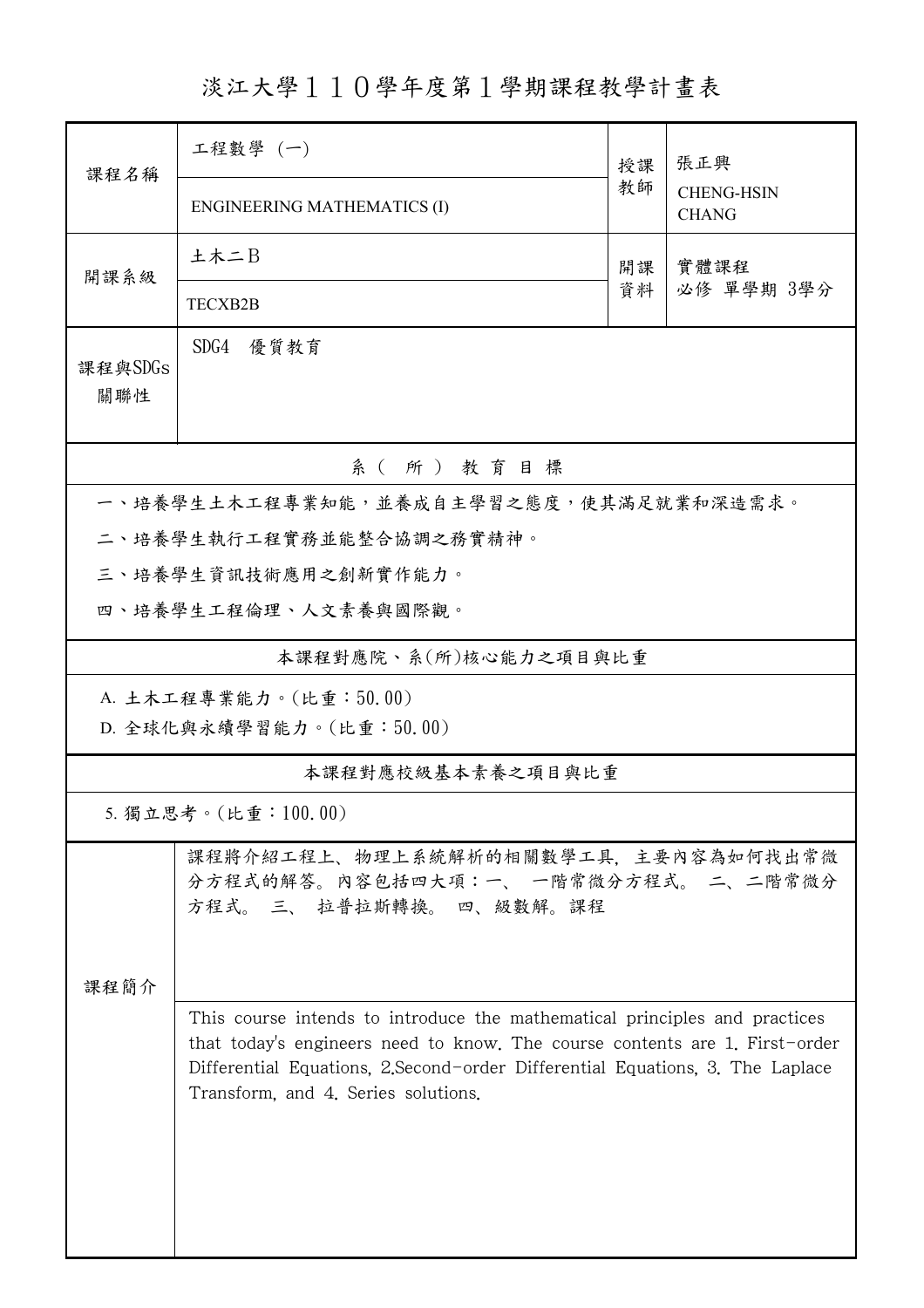## 本課程教學目標與認知、情意、技能目標之對應

將課程教學目標分別對應「認知(Cognitive)」、「情意(Affective)」與「技能(Psychomotor)」 的各目標類型。

一、認知(Cognitive):著重在該科目的事實、概念、程序、後設認知等各類知識之學習。

二、情意(Affective):著重在該科目的興趣、倫理、態度、信念、價值觀等之學習。

三、技能(Psychomotor):著重在該科目的肢體動作或技術操作之學習。

| 序<br>號         | 教學目標(中文)                                                                                      |                                      |                      | 教學目標(英文)                                                                                                                                                                                                                                                                               |                   |  |  |
|----------------|-----------------------------------------------------------------------------------------------|--------------------------------------|----------------------|----------------------------------------------------------------------------------------------------------------------------------------------------------------------------------------------------------------------------------------------------------------------------------------|-------------------|--|--|
| $\mathbf{1}$   | 讓學生了解工程上、物理上系統解<br>析的相關數學工具。                                                                  |                                      |                      | Students may understand the mathematical principles<br>and practices that today's engineers need to know.                                                                                                                                                                              |                   |  |  |
| $\overline{2}$ | (1)讓學生了解如何找出一階、二階<br>常微分方程式的解答,(2)讓學生了<br>解拉普拉斯轉換及其運用於解微分<br>方程式, (3)讓學生了解級數解及其<br>運用於解微分方程式。 |                                      |                      | Students may understand the principles and<br>applications (1) for solving the problems of<br>First-order and Second-order Differential Equations.<br>(2) the principles and applications of the Laplace<br>Transform, (3) the principles and applications of the<br>Series Solutions. |                   |  |  |
| 3              | 增進學生機動學專業英文閱讀能<br>力。                                                                          |                                      |                      | Enhancing students' ability to read technical English<br>especially in the real of mathematics theory.                                                                                                                                                                                 |                   |  |  |
|                | 學習如何利用工數學來解決工程上<br>的問題                                                                        |                                      |                      | Learn how to solve the engineering problems by<br>using mathematics                                                                                                                                                                                                                    |                   |  |  |
|                | 教學目標之目標類型、核心能力、基本素養教學方法與評量方式                                                                  |                                      |                      |                                                                                                                                                                                                                                                                                        |                   |  |  |
| 序號             | 目標類型                                                                                          | 院、系(所)<br>核心能力                       | 校級<br>基本素養           | 教學方法                                                                                                                                                                                                                                                                                   | 評量方式              |  |  |
| 1              | 認知                                                                                            | AD                                   | 5                    | 講述、討論                                                                                                                                                                                                                                                                                  | 測驗、作業             |  |  |
| 2              | 認知                                                                                            | AD                                   | 5                    | 講述、討論                                                                                                                                                                                                                                                                                  | 測驗、作業             |  |  |
| 3              | 認知                                                                                            | AD                                   | 5                    | 講述、討論                                                                                                                                                                                                                                                                                  | 測驗、作業             |  |  |
| 4              | 認知                                                                                            | AD                                   | 5                    | 講述、討論                                                                                                                                                                                                                                                                                  | 測驗、討論(含課<br>堂、線上) |  |  |
| 授課進度表          |                                                                                               |                                      |                      |                                                                                                                                                                                                                                                                                        |                   |  |  |
| 坎              | 日期起訖                                                                                          |                                      | 內 容 (Subject/Topics) | 備註                                                                                                                                                                                                                                                                                     |                   |  |  |
| 1              | $110/09/22$ ~<br>110/09/28                                                                    | Introduction.                        |                      |                                                                                                                                                                                                                                                                                        |                   |  |  |
| 2              | $110/09/29$ ~<br>110/10/05                                                                    | First-order Differential Equations.  |                      |                                                                                                                                                                                                                                                                                        |                   |  |  |
| 3              | $110/10/06$ ~<br>110/10/12                                                                    | First-order Differential Equations.  |                      |                                                                                                                                                                                                                                                                                        |                   |  |  |
| 4              | $110/10/13$ ~<br>110/10/19                                                                    | First-order Differential Equations.  |                      |                                                                                                                                                                                                                                                                                        |                   |  |  |
| 5              | $110/10/20$ ~<br>110/10/26                                                                    | Second-order Differential Equations. |                      |                                                                                                                                                                                                                                                                                        |                   |  |  |
| 6              | $110/10/27$ ~<br>110/11/02                                                                    | Second-order Differential Equations. |                      |                                                                                                                                                                                                                                                                                        |                   |  |  |
| 7              | $110/11/03$ ~<br>110/11/09                                                                    | Second-order Differential Equations. |                      |                                                                                                                                                                                                                                                                                        |                   |  |  |